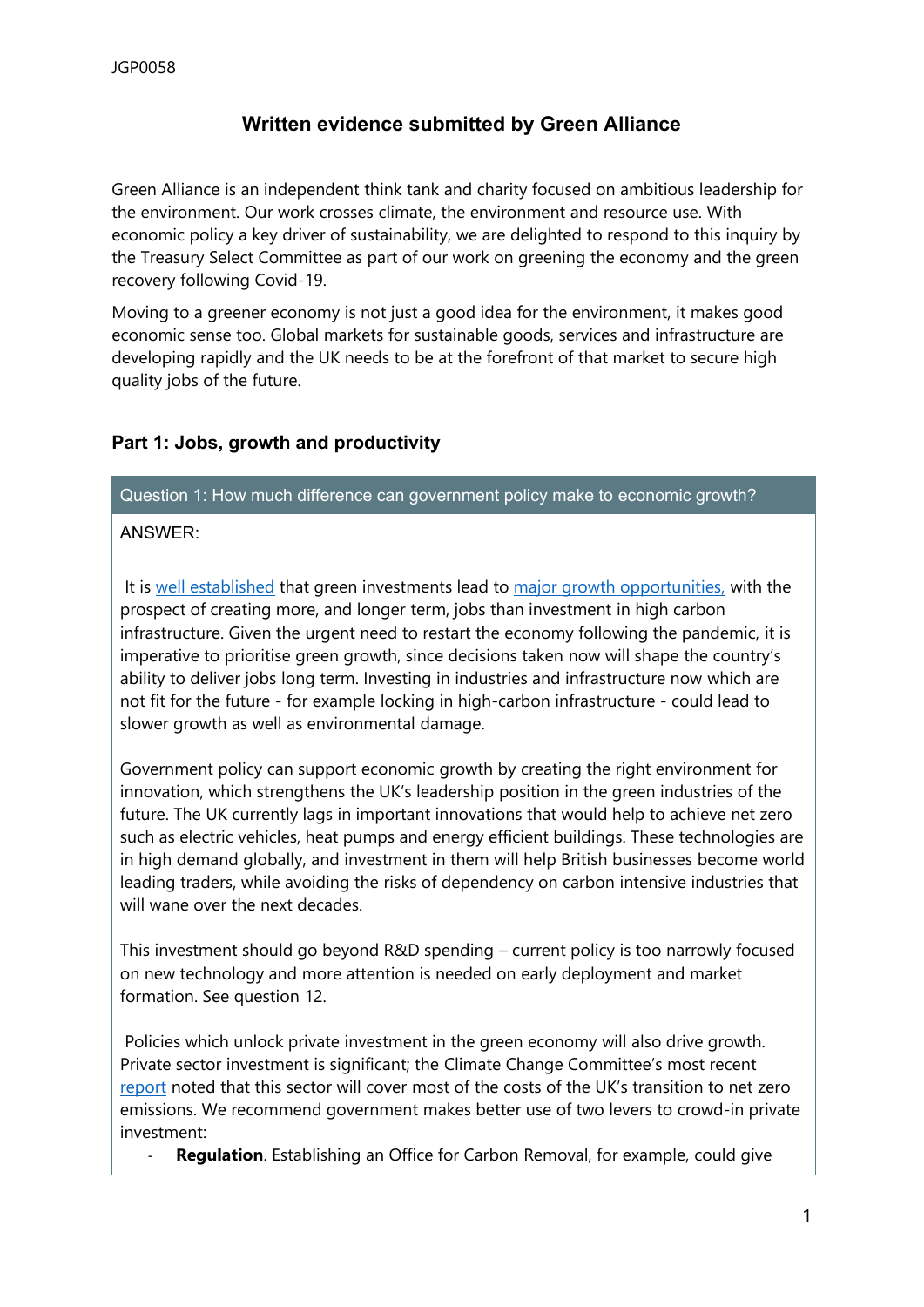#### Question 1: How much difference can government policy make to economic growth?

investors, landowners and businesses confidence to invest and create a credible carbon offset market. This office would set and enforce the rules and standards to create and verify carbon removal credits, and layout the framework for credit allocation and payment.

- **Long-term and consistent government policy** and expenditure. The [Net](https://assets.publishing.service.gov.uk/government/uploads/system/uploads/attachment_data/file/945827/Net_Zero_Review_interim_report.pdf) [Zero](https://assets.publishing.service.gov.uk/government/uploads/system/uploads/attachment_data/file/945827/Net_Zero_Review_interim_report.pdf) [Review:](https://assets.publishing.service.gov.uk/government/uploads/system/uploads/attachment_data/file/945827/Net_Zero_Review_interim_report.pdf) [Interim](https://assets.publishing.service.gov.uk/government/uploads/system/uploads/attachment_data/file/945827/Net_Zero_Review_interim_report.pdf) [report](https://assets.publishing.service.gov.uk/government/uploads/system/uploads/attachment_data/file/945827/Net_Zero_Review_interim_report.pdf) identifies that "a lack of certainty about the future path of government policy can exacerbate the risk of investing in new technologies". Private investment therefore can be secured through long term stable commitments from government. Setting out business models and revenue streams for carbon capture and storage CCS), for instance, can help kickstart private investment in carbon sequestration for energy intensive industries.

*[How](https://green-alliance.org.uk/resources/Fast_tracking_green_innovation.pdf) [to](https://green-alliance.org.uk/resources/Fast_tracking_green_innovation.pdf) [fast](https://green-alliance.org.uk/resources/Fast_tracking_green_innovation.pdf) [track](https://green-alliance.org.uk/resources/Fast_tracking_green_innovation.pdf) [innovation](https://green-alliance.org.uk/resources/Fast_tracking_green_innovation.pdf) [for](https://green-alliance.org.uk/resources/Fast_tracking_green_innovation.pdf) [a](https://green-alliance.org.uk/resources/Fast_tracking_green_innovation.pdf) [green](https://green-alliance.org.uk/resources/Fast_tracking_green_innovation.pdf) [industrial](https://green-alliance.org.uk/resources/Fast_tracking_green_innovation.pdf) [revolution.](https://green-alliance.org.uk/resources/Fast_tracking_green_innovation.pdf)* Green Alliance, 2021

Question 2: What are the causes of the gap in the UK's level of productivity compared to other advanced economies, and why has productivity growth been persistently weak in the aftermath of the 2007-09 financial crisis?

## ANSWER: x

Question 3: How successful has the Government's pandemic response been in protecting jobs to date, and how can it help reduce and mitigate the economic scarring effects of the pandemic going forward?

#### ANSWER:

Through the implementation of various Coronavirus Job Retention Schemes (CJRS), the government's pandemic response has protected a large number of jobs during the pandemic. At its peak, in May 2020, [8.8](https://www.statista.com/statistics/1116638/uk-number-of-people-on-furlough/) [million](https://www.statista.com/statistics/1116638/uk-number-of-people-on-furlough/) [jobs](https://www.statista.com/statistics/1116638/uk-number-of-people-on-furlough/) were furloughed. With the CJRS still running until September 2021, it is difficult to quantify how many jobs the government has protected or will be able to protect. One source, estimates that [270,000](https://www.business-live.co.uk/economic-development/end-furlough-trigger-275000-job-20087409) [jobs](https://www.business-live.co.uk/economic-development/end-furlough-trigger-275000-job-20087409) and 193,721 companies are at risk in September.

The coronavirus pandemic has also impacted sections of society differently. Young people have been the most impacted by job losses – in fact, [63%](https://green-alliance.org.uk/resources/Jobs_for_a_green_recovery.pdf) [of](https://green-alliance.org.uk/resources/Jobs_for_a_green_recovery.pdf) [those](https://green-alliance.org.uk/resources/Jobs_for_a_green_recovery.pdf) [newly](https://green-alliance.org.uk/resources/Jobs_for_a_green_recovery.pdf) [unemployed](https://green-alliance.org.uk/resources/Jobs_for_a_green_recovery.pdf) [in](https://green-alliance.org.uk/resources/Jobs_for_a_green_recovery.pdf) [2020-1](https://green-alliance.org.uk/resources/Jobs_for_a_green_recovery.pdf) [are](https://green-alliance.org.uk/resources/Jobs_for_a_green_recovery.pdf) [under](https://green-alliance.org.uk/resources/Jobs_for_a_green_recovery.pdf) [25.](https://green-alliance.org.uk/resources/Jobs_for_a_green_recovery.pdf) Women, too, have been disproportionally affected, representing the majority of workers being put on furlough. These demographics will likely suffer most from the longer-term economic scarring caused by the pandemic.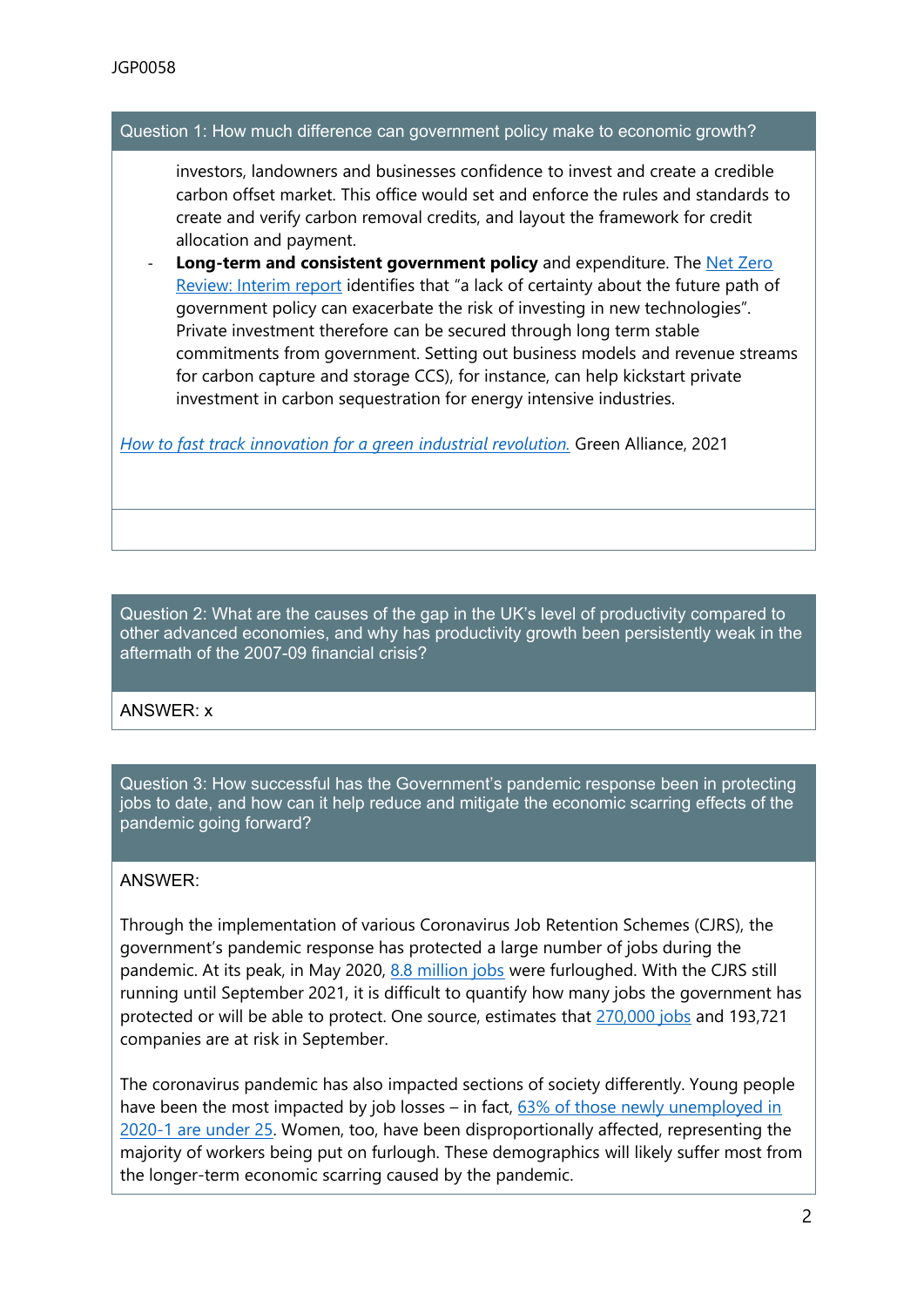Question 3: How successful has the Government's pandemic response been in protecting jobs to date, and how can it help reduce and mitigate the economic scarring effects of the pandemic going forward?

Government support schemes have reduced economic scarring by avoiding the severing of ties between individuals and businesses. However, loss of human, social and business capital will continue to have impacts. There are ways to mitigate further scarring: The first is to provide accessible jobs for those who have become separated from the labour market, for example, those in structural unemployment, or who have been on long-term furlough and unlikely to return to work. This will also be an issue for those entering the labour market for the first time, such as graduates or school leavers. The second is to provide opportunities to retrain and learn new skills across industries, as well as targeted intervention on those most at risk of labour market exclusion.

Our research shows that investment into the projects in the natural environment (such as creating parks or restoring woodland and peatland) has the potential to bring:

- **Immediate entry level jobs with transferable skills.** For example, machinery operation in land management or hazard assessment in tree cultivation.
- **Roles that require long term development of high-level academic qualifications or professional accreditation.** For example, research officers in Areas of Outstanding Natural Beauty pursuing PhDs or others earning licences in protected species care.

Further information on skills is found in the answer to question five.

*[Jobs](https://green-alliance.org.uk/resources/Jobs_for_a_green_recovery.pdf) [for](https://green-alliance.org.uk/resources/Jobs_for_a_green_recovery.pdf) [a](https://green-alliance.org.uk/resources/Jobs_for_a_green_recovery.pdf) [green](https://green-alliance.org.uk/resources/Jobs_for_a_green_recovery.pdf) [recovery](https://green-alliance.org.uk/resources/Jobs_for_a_green_recovery.pdf)* [G](https://green-alliance.org.uk/resources/Jobs_for_a_green_recovery.pdf)reen Alliance, 2021

Question 4: Do economic statistics adequately capture growth in the modern economy, and what lessons can be learned from the pandemic about the measurement of economic activity?

#### ANSWER:

The Standard Industrial Codes used to classify economic activity were last updated in 2007 and are outdated for the modern, greening economy. For example, they are unable to capture adequate data on nature-based solutions, environmental green finance or urban green infrastructure activities. Currently many [nature-based](https://green-alliance.org.uk/resources/Jobs_for_a_green_recovery.pdf) [solutions](https://green-alliance.org.uk/resources/Jobs_for_a_green_recovery.pdf) may have their jobs classified within Agriculture, Forestry and Fishing or broader codes such as 'Construction of water projects' or 'Construction of civil engineering projects'. However, there is no specific subdivision on flood management/ restoration of coastal activities, for example. Furthermore, other jobs will reflect the increasing demand for higher level digital and technology skills as remote sensing, robotics and the use of data analytics becomes more prevalent in the sector. To ensure the rich employment activity involved in nature-based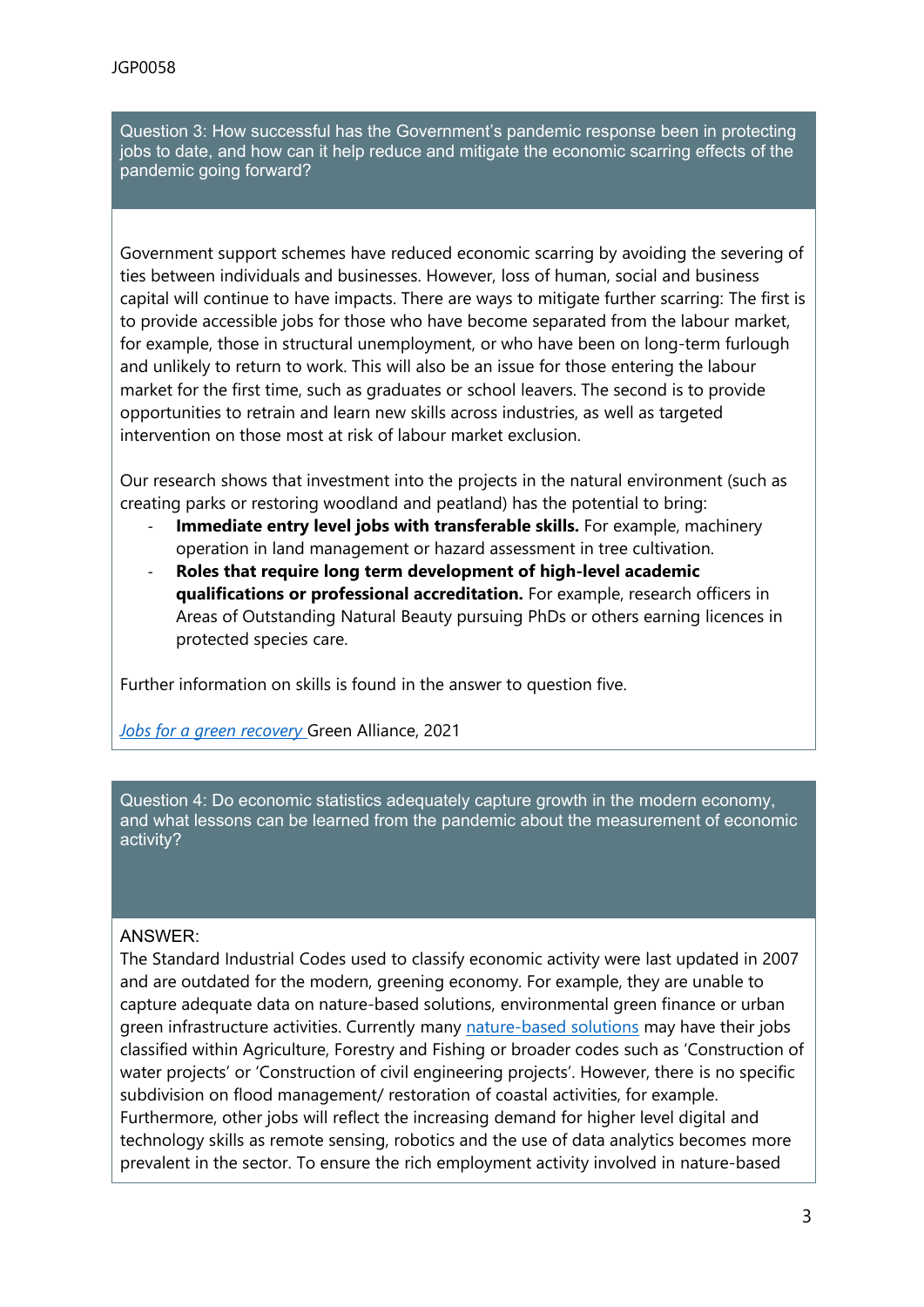Question 4: Do economic statistics adequately capture growth in the modern economy, and what lessons can be learned from the pandemic about the measurement of economic activity?

solutions is fully recognised, the Standard Industrial Codes should be updated soon.

Question 5: What policies are effective in helping people to reskill, move between occupations and sectors and take advantage of new opportunities? How could these be best implemented in the aftermath of the pandemic, and as technological developments such as artificial intelligence change the nature of work?

#### ANSWER:

Green Alliance commissioned Public First to carry out research to better understand public opinions towards green jobs and understanding of the green economy. Public First ran 10 focus groups across the UK, focusing on recent graduates and older, non-graduates. The research clearly showed that:

- For people at lower skill levels, policy needs to address knowledge gaps on the green economy, job security needs, and transitioning people into jobs they recognise or are related to current/previous occupations.
- For recent graduates, policy needs to increase awareness of available jobs from a young age.

Below are several policies which the government could implement to address the barriers to those entering the green workforce. These recommendations will be published by Green Alliance in full shortly.

#### 1. **Increasing knowledge for people and training providers.**

- There was relatively low knowledge through the groups of the jobs and pathways available in the green sector, The Government should consider creating a framework of green jobs which maps skills and competences to a defined set of jobs likely to occur in high volume. This can be used to support individuals who are looking to upskill themselves, as well as higher education and further education institutions that want to introduce new courses.
- There is a clear role for entities like the Careers and Enterprise Company to understand and inform young people about green jobs and opportunities, alongside university careers services.

2. **Supporting green retraining.** The Government may need to support both institutions to start green courses, and individuals to overcome caution within them:

- On the institutional side, the Government should provide strategic funding to universities and colleges to launch green courses.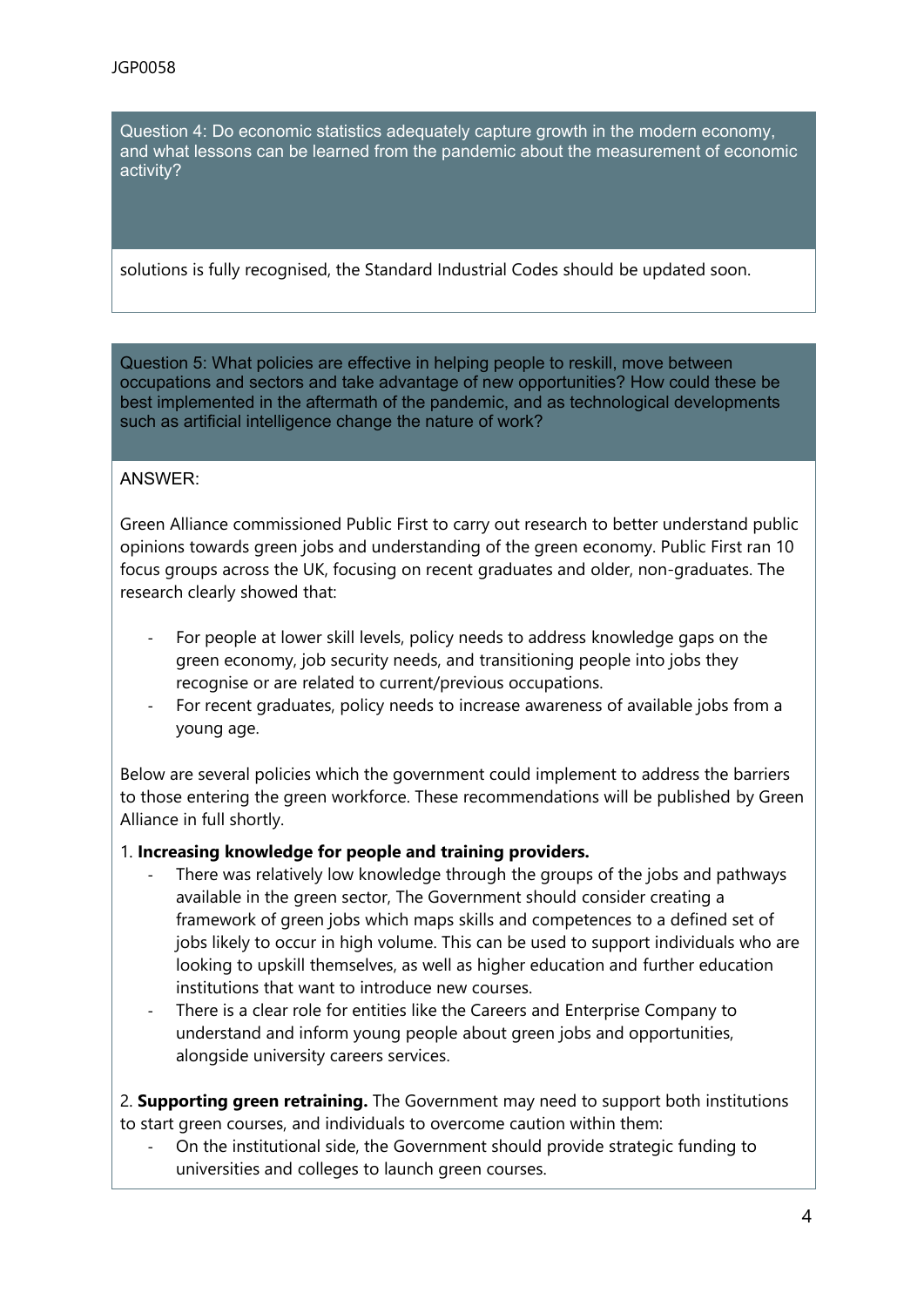Question 5: What policies are effective in helping people to reskill, move between occupations and sectors and take advantage of new opportunities? How could these be best implemented in the aftermath of the pandemic, and as technological developments such as artificial intelligence change the nature of work?

- On the individual side, additional entitlements or grants could be provided to support specific green jobs or career tracks, mapped to a government framework.
- The government could select a small number of jobs core to the green economy that are easily understood, and realised, that the state will provide free training and maintenance loans for.
- For level 4+ training (above A level equivalent) the Government's current bootcamp model, which is predominantly focused on digital skills, could be replicated for green jobs.

3. **Increasing security for those who retrain.** People want to know that these jobs will provide a stable income, and that this option is not an unmanageable risk.

- Create maintenance loans and encourage work coaches to support green retraining. One way to provide job security is to guarantee maintenance loans when retraining and/or the ability to claim benefits while retraining. Work coaches should be given guidance on green job opportunities to support UC claimants to retrain;
- Expand the eligibility of Job Centre Courses to cover more green skills. The government should set out a list of future skills and need in green jobs which would qualify.

4. **Supporting match of demand and supply**. The Green Jobs Taskforce should engage with local authorities to deliver local skills plans that reflect dynamic local environments. This would secure long term labour market development away from sectors that will shrink during decarbonisation. This partnership would ideally also involve universities and colleges.

- As part of this matching of demand and supply, there should be careful consideration of sectors likely to suffer from economic scarring (many of which have high female unemployment) and the best "adjacent" careers to encourage people into.
- Skill matching will need to be supported by increased resource and expertise in local authorities on green opportunities. For example, Northern England has seen skilled environmental employees go to Scotland since the Scottish Government's Peatland Strategy has been in effect.

In the aftermath of the pandemic, these policies could be best implemented by embedding them into the government's levelling-up agenda and upcoming Skills and Post-16 Education Bill (of which the lifetime skills guarantee is expected to be a major part). This would ensure that the policies are implemented in a coherent plan, rather than in a piecemeal fashion.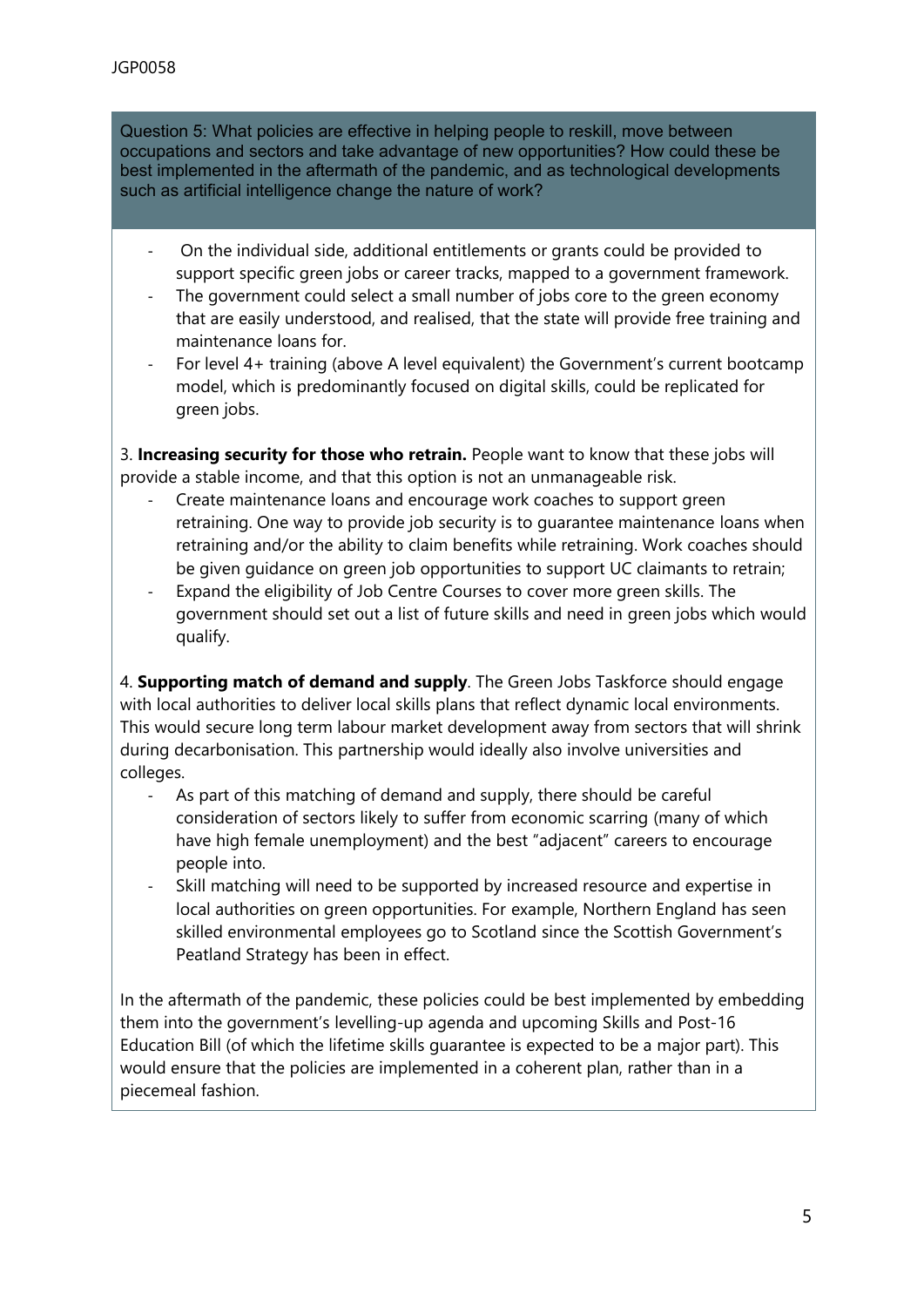Question 6: Does the Government have the right mix of policies and a coherent strategy to promote long-term productivity growth and create new high-quality jobs?

## ANSWER:

The government's current mix of policies and strategy can be described as piecemeal and is failing to promote long-term productivity growth and create new high-quality jobs. Failure to publish key papers, such as Treasury's Net Zero Review and the Government's Net Zero Strategy is affecting business confidence in the green economy. Government needs to provide a wholesale view of the benefits to jobs, growth and productivity of the green economy and a sufficient strategy of how it intends to get there.

In the buildings sector, for example, the lack of coherent strategy is best demonstrated by the Green Homes Grant (GHG), the government's now-scrapped flagship green recovery programme. The scheme has the potential to create tens of thousands of high-quality, lowcarbon jobs in home insulation and stimulate public and private investment into home energy improvement measures. However, the scheme failed to deliver due a lack of coherent long-term strategy - such as the delay of the Heat and Building Strategy - and running the scheme in a short window over the winter months when householders were inevitably going to be reluctant to install a whole new heating system. As a result of the lack of coherent strategy, the GHG resulted in [48,000](https://inews.co.uk/news/environment/green-homes-grant-government-scheme-winding-down-north-midlands-job-losses-903744) [promised](https://inews.co.uk/news/environment/green-homes-grant-government-scheme-winding-down-north-midlands-job-losses-903744) [job](https://inews.co.uk/news/environment/green-homes-grant-government-scheme-winding-down-north-midlands-job-losses-903744) [losses](https://inews.co.uk/news/environment/green-homes-grant-government-scheme-winding-down-north-midlands-job-losses-903744) – especially in the North and the Midlands, areas hit hardest by the pandemic.

In the waste and resources sector, the government has neither the policies nor the strategy to promote growth or create jobs. Green Alliance's *[employment](https://green-alliance.org.uk/resources/Employment%20and%20the%20circular%20economy.pdf) [in](https://green-alliance.org.uk/resources/Employment%20and%20the%20circular%20economy.pdf) [circular](https://green-alliance.org.uk/resources/Employment%20and%20the%20circular%20economy.pdf) [economy](https://green-alliance.org.uk/resources/Employment%20and%20the%20circular%20economy.pdf)* report shows that extensive development of the circular economy could reduce unemployment by around 102,000. Many of these high-quality jobs in the circular economy could be created outside London and the South East of England. The waste prevention plan, published in March 2021, is extremely unlikely to deliver this transformational change needed without greater funding and policy development.

The UK Infrastructure Bank can be a positive contributor to growth, with its capitalisation of £12bn to help tackle climate change and improve local and regional growth. The bank will be central in driving the infrastructure needed for a high-productivity economy in the future. To achieve this the government must ensure the bank operates a 'do no harm' principle, not just investing in green infrastructure, but also not investing in high-carbon projects like incinerators or airports. The Bank is also undercapitalised to upgrade the UK's infrastructure for net zero. With only £5billion paid in, this pails in comparison to the UK's £22.5bn underspend in reaching net zero. The bank should not be limited to the sectors in the national infrastructure strategy, but should also include the circular economy and natural infrastructure.

#### Question 7: Is the Government doing enough to encourage corporate investment?

ANSWER: A clear and coherent policy framework is needed for investors and industry to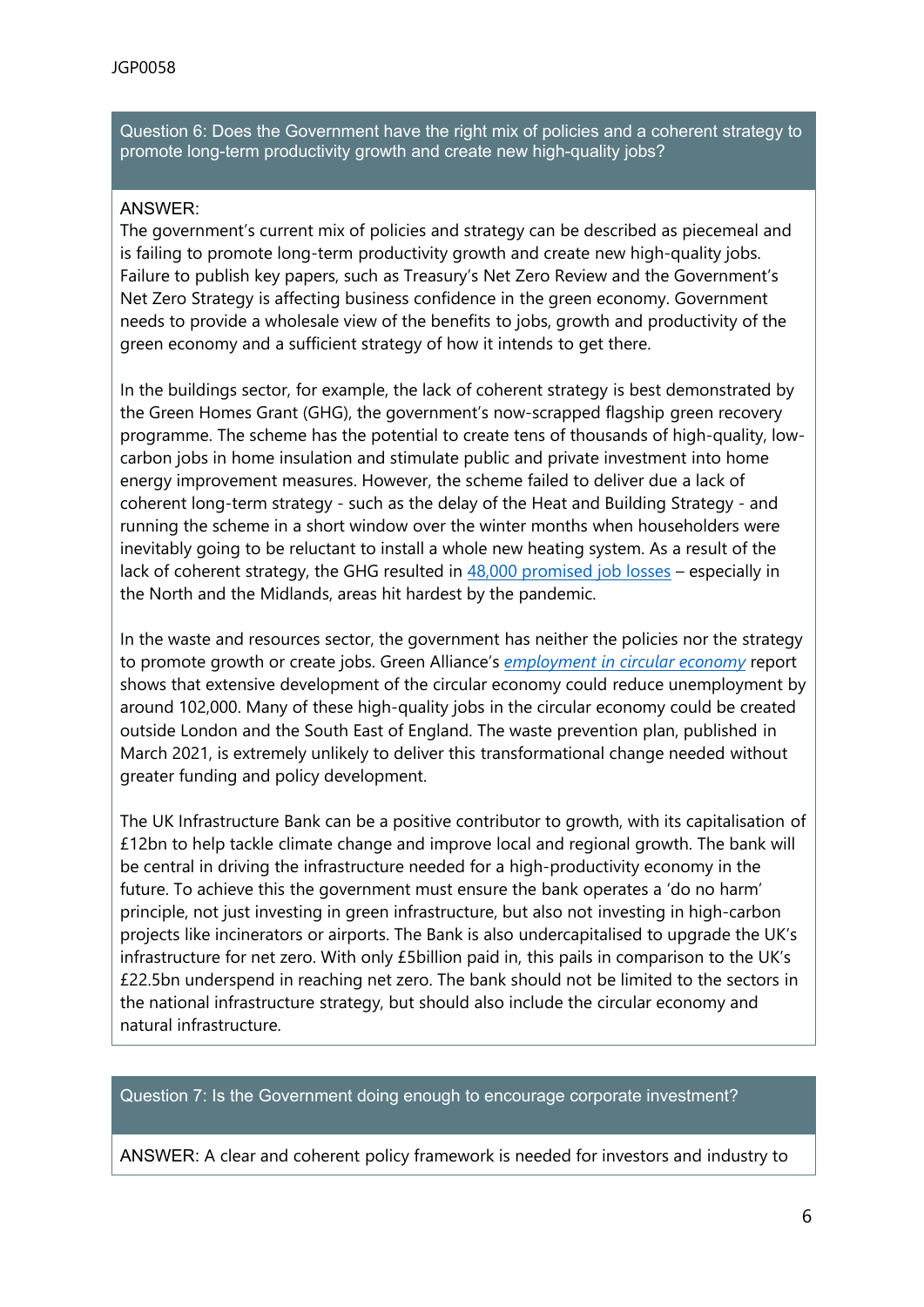## Question 7: Is the Government doing enough to encourage corporate investment?

build the infrastructure the UK urgently needs for the future. Upcoming strategies such as the Transport Decarbonisation Plan, the Energy White Paper, the Heat and Building Strategy, the Waste Prevention Plan and the industrial strategy, should be aligned with the net zero goal and the national infrastructure strategy.

To enable industry to gear up for the transition, the Infrastructure and Projects Authority should publish a revised pipeline of infrastructure projects aligned with net zero to give investors visibility of planned procurements, at least for the duration of the current parliament.

Businesses require certainty in order to invest. UK climate action is guided by interim carbon budgets to keep the country on course to meet its 2050 goal, but the government has resisted this approach for other environmental targets contained in the Environment Bill. There is nothing in the bill to compel the government, now or in the future, to act early to meet its targets, or to take remedial action when targets are going to be missed.

Legally binding interim goals should be set towards the overall target, both overarching and sector specific, to provide near term certainty and a stable policy environment for businesses. This would encourage investment in the business models, infrastructure and innovation needed for a whole system adjustment to a green economy.

The UK Infrastructure Bank will also play a key role in bridging gaps in the market that will allow private finance to flow. Government should ensure the Bank is able to provide patient and development capital to allow emerging and critical markets, such as in the trade of ecosystem services, to de-risk and scale up. The Bank should explicitly focus on attracting capital to sectors like home decarbonisation and then having a clear exit strategy. Combined with long-term policy signals this will ensure private finance flows in directions that meet government's objectives on net zero.

*[Getting](https://green-alliance.org.uk/resources/Getting_the_building_blocks_right.pdf) [the](https://green-alliance.org.uk/resources/Getting_the_building_blocks_right.pdf) [building](https://green-alliance.org.uk/resources/Getting_the_building_blocks_right.pdf) [blocks](https://green-alliance.org.uk/resources/Getting_the_building_blocks_right.pdf) [right](https://green-alliance.org.uk/resources/Getting_the_building_blocks_right.pdf) [-](https://green-alliance.org.uk/resources/Getting_the_building_blocks_right.pdf) [Infrastructure](https://green-alliance.org.uk/resources/Getting_the_building_blocks_right.pdf) [priorities](https://green-alliance.org.uk/resources/Getting_the_building_blocks_right.pdf) [for](https://green-alliance.org.uk/resources/Getting_the_building_blocks_right.pdf) [a](https://green-alliance.org.uk/resources/Getting_the_building_blocks_right.pdf) [green](https://green-alliance.org.uk/resources/Getting_the_building_blocks_right.pdf) [recovery.](https://green-alliance.org.uk/resources/Getting_the_building_blocks_right.pdf)* Green Alliance, 2020

*[Targeting](https://green-alliance.org.uk/resources/Targeting_success.pdf) [success:](https://green-alliance.org.uk/resources/Targeting_success.pdf) [Why](https://green-alliance.org.uk/resources/Targeting_success.pdf) [the](https://green-alliance.org.uk/resources/Targeting_success.pdf) [UK](https://green-alliance.org.uk/resources/Targeting_success.pdf) [needs](https://green-alliance.org.uk/resources/Targeting_success.pdf) [a](https://green-alliance.org.uk/resources/Targeting_success.pdf) [new](https://green-alliance.org.uk/resources/Targeting_success.pdf) [vision](https://green-alliance.org.uk/resources/Targeting_success.pdf) [for](https://green-alliance.org.uk/resources/Targeting_success.pdf) [resource](https://green-alliance.org.uk/resources/Targeting_success.pdf) [use](https://green-alliance.org.uk/resources/Targeting_success.pdf).* Green Alliance, 2021

Question 8: Is the "Plan for Growth" an adequate replacement for the "Industrial Strategy"?

#### ANSWER:

Reforms to the Industrial Strategy must make low carbon and climate resilient infrastructure a core priority. Local authorities need to be better seen as partners in reaching net-zero, and government should set a national framework which clearly shows the responsibilities which local authorities have in decarbonisation and provides the support for them to act. Empowering action at a local level requires power, people and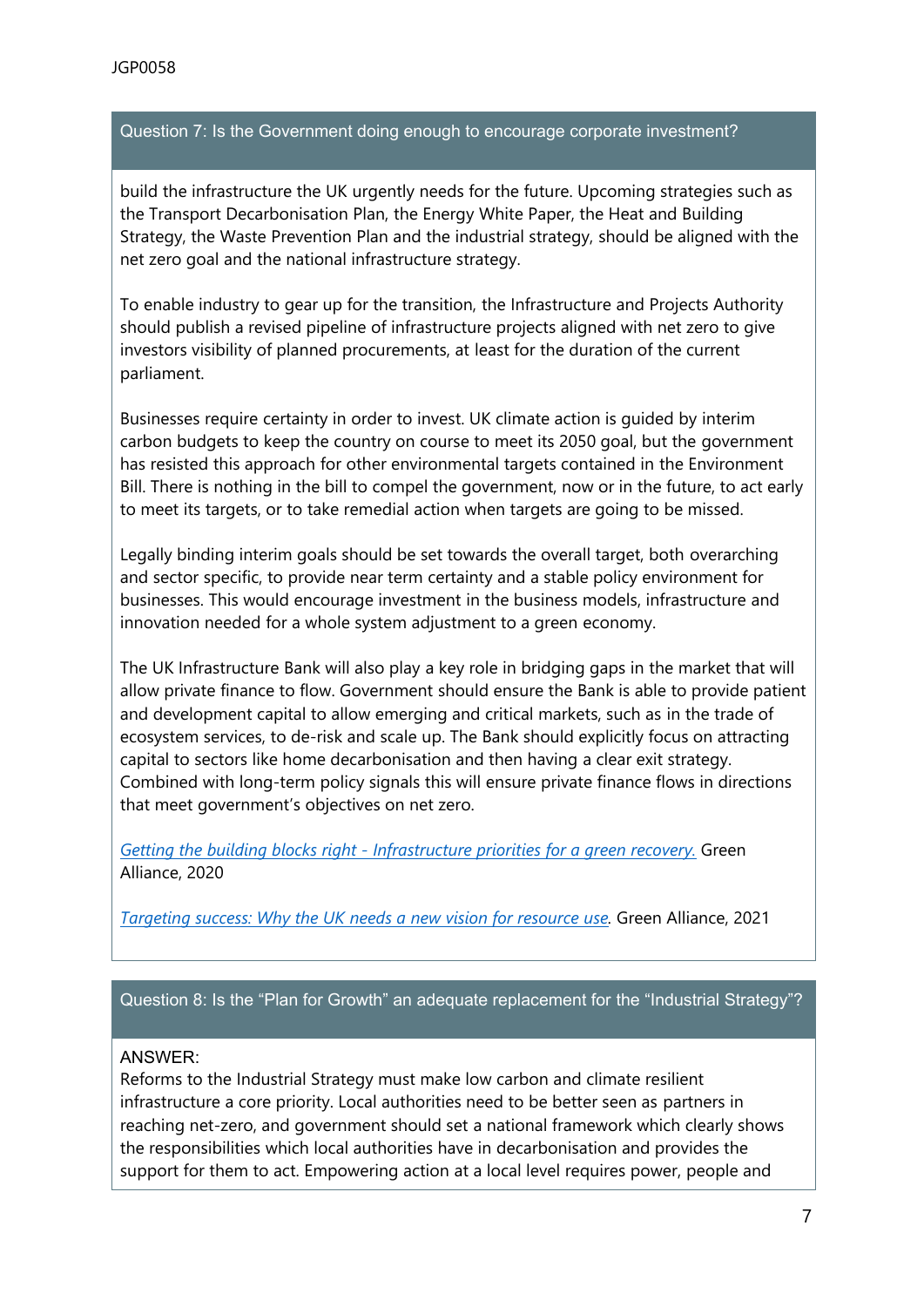Question 8: Is the "Plan for Growth" an adequate replacement for the "Industrial Strategy"?

money, but can [maximise](https://www.adeptnet.org.uk/sites/default/files/users/adeptadmin1/Blueprint%20for%20a%20green%20recovery_refresh_Dec%202020_4.pdf) [co-benefits](https://www.adeptnet.org.uk/sites/default/files/users/adeptadmin1/Blueprint%20for%20a%20green%20recovery_refresh_Dec%202020_4.pdf) by ensuring that Local Industrial Strategies are appropriate, integrated and coherent.

The Plan for Growth moves away from the co-creation approach that was a feature of the Industrial Strategy. Levelling up funds, which distribute funds from the centre, are not a substitute for local industrial strategies which are properly integrated with local priorities.

In addition, the focus on physical infrastructure is too narrow and neglects the natural, social and institutional capital that are critical for green economic growth. The plan for skills is welcome – transitioning to a green economy will require an adaptable workforce.

Question 9: Are we in a period characterised by long-term low economic growth (secular stagnation), and if so, what are the implications for Government economic policy?

## ANSWER: x

Question 10: Is the UK well placed to take advantage of future technological breakthroughs and translate them into economic opportunities?

## ANSWER:

The UK green innovation pipeline has barriers that prevent technological breakthroughs from being realised as economic opportunities. Too much focus is placed on finding new technologies while efforts to develop markets and enable widespread deployment are weak. This weakness undermines the UK's ability to capitalise on its R&D spending.

For example, when the era of modern wind energy began during the late 1970s and early 1980s, Denmark spent less than half as much on R&D as the UK, but it set policy to create early markets. This enabled real world deployment and generated private R&D investment. As a result, Denmark now has leading global wind energy companies and a thriving export business. Despite its overall success in the offshore wind sector, the UK missed the opportunity to develop a stronger position in offshore wind manufacturing and is only now catching up.

UK businesses reported to the Green Innovation Policy Commission about the barriers they face to innovation. These are, broadly, market failures and system failures that government policy has the power to address.

Regulation is a critical driver of innovation diffusion, acting as a catalyst for experimentation and demonstration. The government should align regulations with its